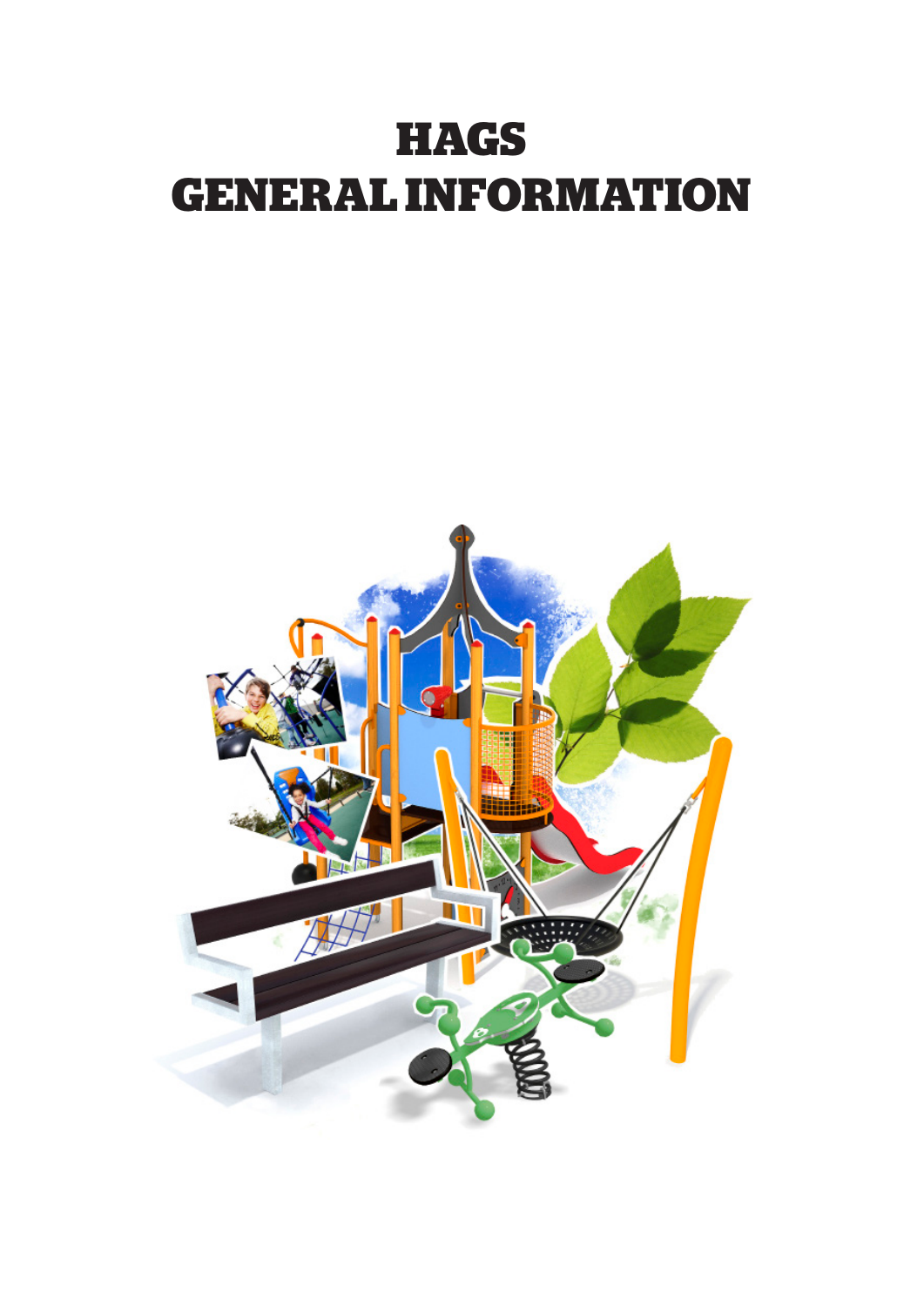# **MATERIALS**

In order to meet the stringent standards we set for safety, durability, finish and functional performance, the materials we use are of the highest quality. Plywood is treated to withstand outdoor conditions. HPL (High Pressure Laminate) is the obvious choice for boards where requirements are extra high. Our timber is slow-growing, fine-ringed pine from northern Sweden. It is certified according to FSC or PEFC. The timber is planed and the edges rounded.

Sand boxes are made of oak. Bolt-heads and nuts are fitted with HAGS plastic covering caps to protect fittings from vandalism. Nets etc. are made of hot-galvanised chain covered with solid polyurethane to ensure maximum durability and minimal sensitivity to changes in temperature. The stainless steel pattern-rolled plate used in the slide chutes ensures a long life and minimal friction. Bolt joints are galvanised to protect against rusting. Posts and metal parts are made of high-tensile steel.

# **TIMBER PRESERVATION**

HAGS has during the years developed a well adapted technique for timber protection:

First of all we design all wood components to be well drained or protected in order to avoid high levels of moisture. Secondly, all wood components are placed at a minimum of 70 mm above ground in order to avoid direct contact to soil, and by doing so we can use a soft and mild impregnation.

Finally the wood is vacuum impregnated confirming to the standards EN 351 class P5. The impregnation, containing biological degradable active and non-metal solvent, penetrates the surface area of the timber to a depth of 5mm, in the end grain surfaces 50mm.

#### **SURFACE TREATMENT**

All wooden components are covered with a water based glaze in a 2 step flow coating process, which not only colours the wood but also provides a long lasting protection against mould. For the furniture range we use an even milder type of water based ground oil as moldprotection. Covering topcoats are occasionally used for the play and park products. Certain furniture can be ordered only treated with the ground oil.

Steel components are either hot-dip galvanised or powder-lacquered with polyester-type powder coatings. Galvanised steel is powder-lacquered.

## **QUALITY SYSTEMS AND ENVIRONMENTAL SYSTEMS**

HAGS is quality accredited in Sweden in accordance with the SS-EN ISO 9001:2000 and ISO 14001:1996 quality management systems.

#### **GUARANTEE**

- **20 years** Against failure due to material or production defects on HPL components
- **10 years** Against failure due to material or manufacturing defects on all galvanized and other non-painted steel and metal parts, solid plastic panels and engineered wood.
- **5 years** Against failure due to material or production defects on springs, painted metal parts, molded plastic parts and net constructions.
- 2 years Against malfunctions due to defects in materials or production on movable plastic and metal parts.

## The warranty does not cover any product that has been damaged or rendered defective as a result of:

- For natural wear and tear, discoloration and surface corrosion
- If not maintained or handled correctly, if subject to abnormal use or vandalism
- If the buyer has not performed and documented inspection and maintenance as directed in General facts, Guidelines for operating a playground in public areas and the product maintenance instruction
- If the product is assembled in a manner that is contrary to our instructions
- If the product is exposed to environmental impacts not foreseeable by HAGS
- For corrosion damage when the product is directly exposed to salt water. When installed within 200m from the coast line, warranty period is halved on damage caused by corrosion
- If the product is used together with or is incorporated with products not approved by HAGS Aneby AB
- If the buyer fails to notify HAGS or its authorized dealer of the defect within three (3) months from the day the defect was discovered or should have been discovered
- If the buyer does not observe the instructions issued by HAGS or its authorized agents regard to the handling of the complaint case

During the warranty period, HAGS undertakes to, by HAGS own choice, to either replace or repair the defective part. Replacement component/s shall be sent or repairs made without undue delay. If HAGS so requests, the replaced parts should be returned to HAGS. Warranty for replaced or repaired parts is valid for the remainder of the original warranty time. In order to make warranty claims, the customer must present a readable unchanged warranty card or original sales receipt for HAGS or our authorized dealers. In addition, if requested, HAGS may request to obtain a copy of documents showing how the inspection and maintenance has been conducted.

If a dispute arises concerning the warranty, it shall be finally settled by arbitration in Sweden at a location determined by HAGS .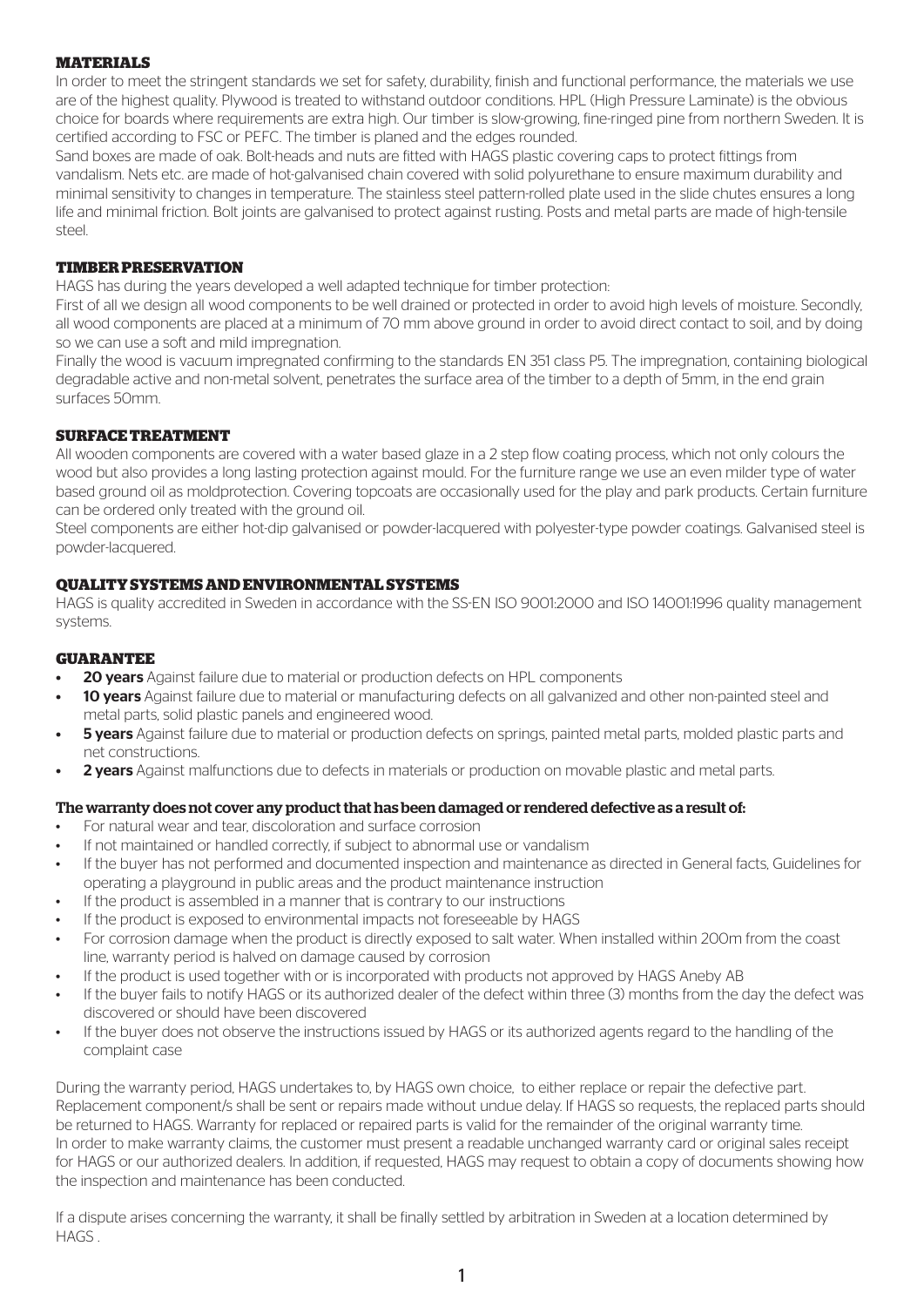# **SAFETY**

An effective safety standard seeks to create the safest possible playgrounds without detracting from their pedagogic value or, indeed, the attraction they hold for children. Our products comply with all the demands made in the EN 1176 and EN 1177 safety standards and are TÜV tested and approved. Products that are also tested and approved in compliance with ASTM F1487 (the current safety standard of the American Society for Testing and Materials) are listed on IPEMA's website. For many years, HAGS has actively participated in the work of continually improving and upgrading current European safety standards.

## **SPACE REQUIREMENTS**

In certain instances the no-encroachment zones of equipment may overlap - but this does not apply in the case of slides, swings, roundabouts, cableways and other non-stationary equipment.

#### **CUSHIONED SURFACING**

The quality and depth of the surfacing material must comply with the EN 1176 and EN 1177 safety standards. Surfacing must allow for the necessary drainage of water.

#### **RUBBER**

• Prefabricated tiles are laid out on a level, well-drained

surface.

• Granules are laid out on a level, well-drained surface.

#### **OTHER SYNTHETIC MATERIALS**

• Please see manufacturer's instructions.

#### **LOOSE-FILL MATERIALS SUCH AS SAND, GRAVEL, BARK AND WOODCHIPS.**

HAGS recommends using evenly distributed sand or gravel, with a grain size between 0.5 and 5 mm. Please refer to EN 1176 and EN 1177 for information regarding sizes of other materials.

Recommended depths for loose-fill surfaces: Depth of loose-fill material Fall height up to

100 mm + 200 mm 1.00m

200 mm + 200 mm 2.00m

300 mm + 200 mm 3.00m

The above values take into consideration the fact that loose materials get pushed away in high-use areas.

Other types of loose-fill material

Any type of shock-absorbing material not specified in the EN 1176 standards should be tested and approved by an EU accredited test institution.

## **ASSEMBLY**

Transportation requirements and environmental considerations mean that HAGS play items are delivered in one of the following three ways:

1 Unassembled in kit form; for example, swing sets,

2 Pre-assembled sections; for example, play systems,

3 More or less fully assembled; for example, slides.

## **ANCHORING**

For safety, stability and theft prevention, all play equipment needs to be properly secured. The most important reason is to prevent serious injuries caused by inadequately anchored equipment.

HAGS play equipment is delivered for different types of ground installations:

- pre-cast concrete block. Unless otherwise specified, must
- be anchored in sand or gravel.
- ground anchor, e.g. on concrete surface.
- poured foundation.

Some products require anchoring with in situ concrete. Casting components are fixed into place before concrete work commences. Concrete strength must correspond at least to the requirements as directed for each product. Concrete work must be carried out by fully qualified personnel.

It will sometimes be necessary to have a deeper foundation when using loose-fill materials, such as bark, woodchip, etc. Please contact your HAGS representative for further details.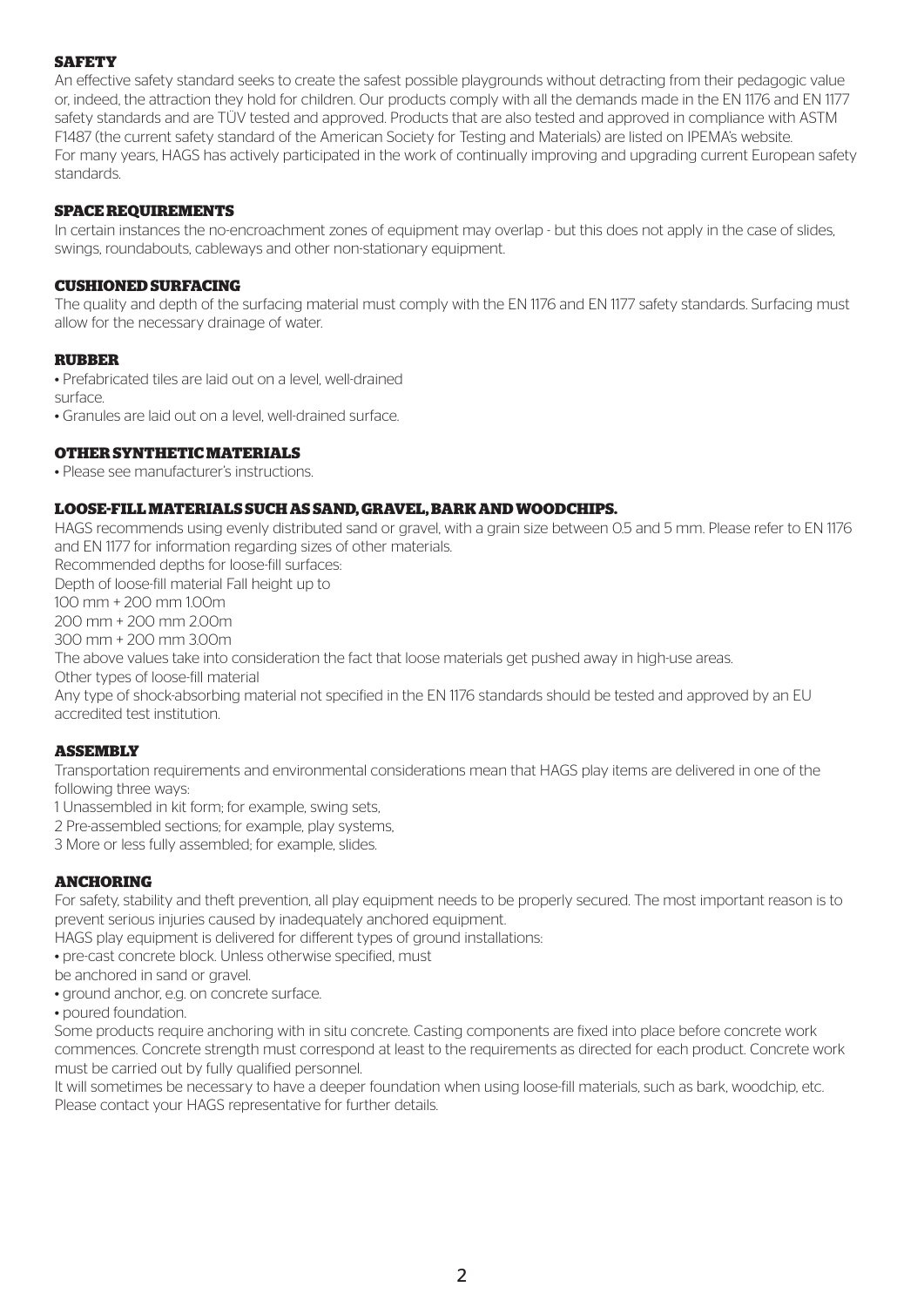## **ASSEMBLY INSTRUCTIONS**

To ensure that the play equipment is installed safely and correctly, the assembly work must be carried out in full compliance with the assembly instructions that are included in all products from HAGS. The equipment must be installed by qualified professionals. The failure to install equipment according to assembly instructions can involve safety hazards and may render the warranty null and void.

If additional assembly instructions are required, please contact your HAGS representative.

In order to prevent accidents, the play equipment must be made totally inaccessible until the assembly work has been fully completely.

## **INSPECTION**

Once assembly work has been finished and the play equipment is securely and safely in place, it has to be inspected with regard to safety, functional performance and assembly. Appropriate and necessary remedies must always be carried out on equipment that is not approved before it can be used.

#### **GUIDE TO PLAYGROUND MANAGEMENT**

Supervision should always be conducted taking into consideration the extent of use and the type of product. The recommendation refer to normal use. At playgrounds with a high frequency of use the supervision interval should be shortened and adjusted to meet the required needs. In the same way the interval can be extended if the frequency of visitors is low for example because of winter conditions.

Management Information – Assembly – Maintenance - Inspection: see "Guide to Playground Management in Public Environments" on our website www.hags.com

# **MAINTENANCE OF HAGS STAINED WOODEN COMPONENTS**

Proper maintenance is essential to preserve the appearance and functional properties of wood. The time interval and choice of maintenance methods depend on the location of the equipment and the amount of use it gets. Before starting maintenance work, it is necessary to assess the state of the surface finish. Surfaces with fairly little mechanical damage and a film-coating that is otherwise intact are repaired using method A) a transparent stain. Surfaces with extensive damage to the film-coating are repaired using method B) a solid colour (pigmented). Alse see HAGS Finisher for easier maintenance.

# **A. TRANSPARENT WOODSTAIN**

Do not work in direct sunlight or at temperatures below +10°C.

- 1. Clean the old surface or damaged area thoroughly with pre-paint cleaner. Rinse carefully with water. Clean between the boards wherever necessary so that moisture run-off works properly.
- 2. Let it dry until the moisture content is not above 18%.
- 3. Scrape or sand the damaged (black) areas to remove loose paint and then apply two coats of oil primer. Or treat the entire surface. Let it dry between applications.
- 4. Leave to dry for at least 4 hours at a temperature of +10°C or above.
- 5. Then apply two coats of woodstain to the damaged areas to achieve the right colour. It may be necessary to apply a final coat to the entire surface. Let it dry between applications.
- 6. Leave to dry for at least 4 hours at a temperature of +10°C or above.

# **B. SOLID COLOUR WOODSTAIN**

Do not work in direct sunlight or at temperatures below +10°C.

- 1. Clean the old surface or damaged area thoroughly with pre-paint cleaner. Rinse carefully with water. Clean between the boards wherever necessary so that moisture run-off works properly.
- 2. Let it dry until the moisture content is not above 18%.
- 3. Scrape or sand the damaged (black) areas to remove loose paint and then apply two coats of oil primer. Or treat the entire surface. Let it dry between applications.
- 4. Leave to dry for at least 4 hours at a temperature of +10°C or above.
- 5. Then apply two coats of solid colour woodstain to the damaged areas. It may be necessary to apply a final coat to the entire surface. Let it dry between applications.
- 6. Leave to dry for at least 4 hours at a temperature of +10°C or above.

Although the pigments of our solid colour woodstains have been specially developed to match our transparent woodstain shades, slight differences may arise as it is technically impossible to guarantee a 100% match at all times.

## **WOODSTAINS ETC. FOR MAINTENANCE WORK**

Available from HAGS.

- Oil Primer (colourless) HAGS 353 340 (5-litre can only).
- Woodstains available in required colours (0.75 l cans).
- Solid colour woodstains available in required colours (0.75 l cans).

Please contact your HAGS representative for more information.